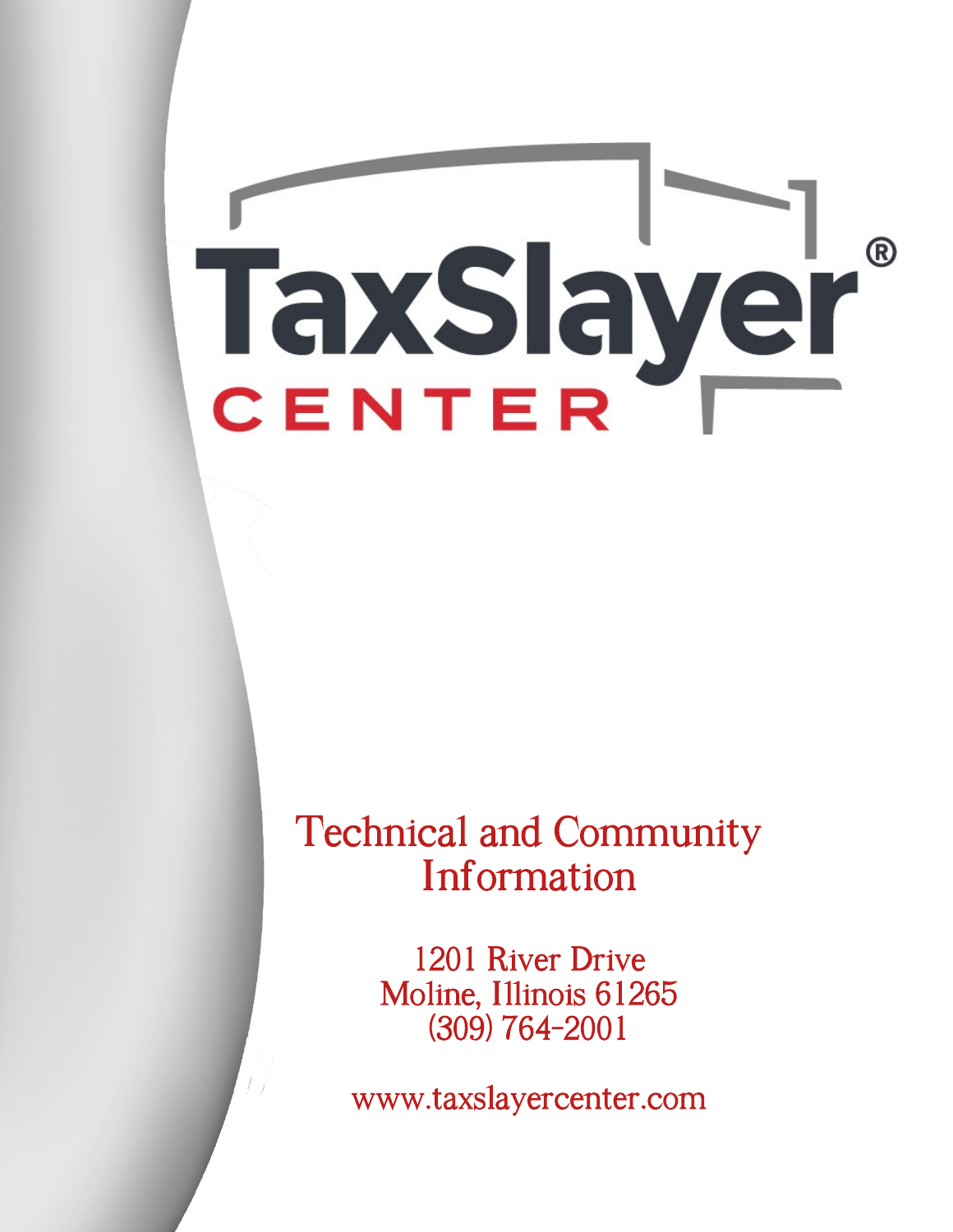#### ABOUT THE TAXSLAYER<sup>®</sup> CENTER AND THE QUAD CITIES

| <b>Building Contacts</b>                        |  |
|-------------------------------------------------|--|
| What are the Quad Cities                        |  |
| How to get to the TaxSlayer <sup>®</sup> Center |  |

## **TECHNICAL INFORMATION**

| Power, Staging, Barricade, Ice Floor, Loading                |     |
|--------------------------------------------------------------|-----|
| Rigging                                                      | 6   |
| Spotlights                                                   |     |
| Parking                                                      | 8,9 |
| <b>Dressing Rooms</b>                                        | 10  |
| Locker Rooms                                                 |     |
| Security, Police Escorts, Catering, Merchandising, Furniture | 12  |
| <b>Hourly Labor Rates</b>                                    | 13  |
| Other Expenses                                               | 14  |
| Local Sound and Lighting Companies                           |     |
|                                                              |     |

#### **COMMUNITY INFORMATION**

| 17 |
|----|
|    |
| 19 |
|    |
|    |
|    |

## **STUFF TO DO**

| Outside                   |    |
|---------------------------|----|
| Inside                    |    |
| Unique to the Quad Cities | 24 |
| Religious                 | 25 |

*When viewing electronically, please feel free to click through any underscored text to link to further information.*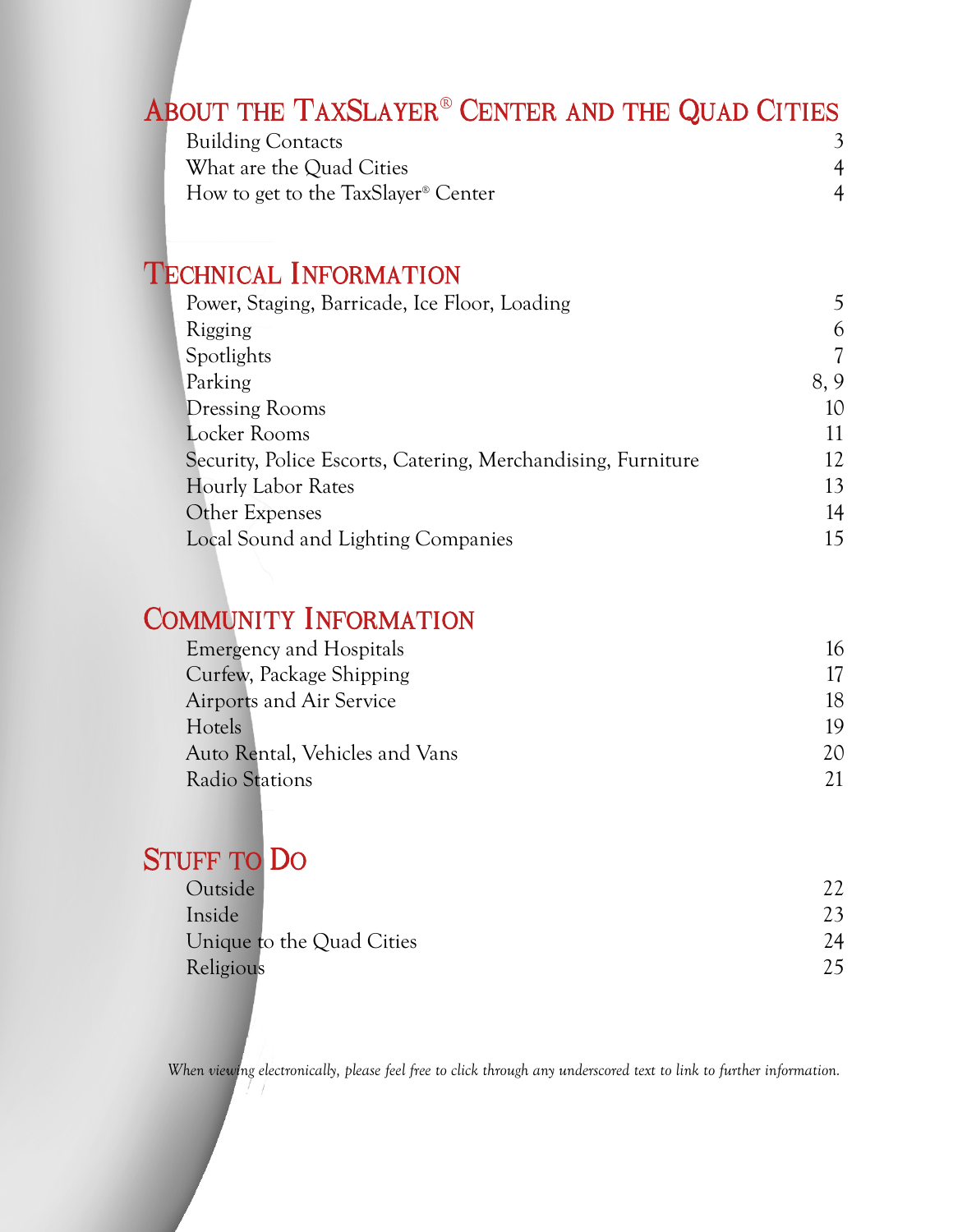## BUILDING CONTACTS (309) 764-2001

Executive Director (309) 277-1309 Scott Mullen smullen@taxslayercenter.com

 Assistant Executive Director/ Director of Finance (309) 277-1310 Rocky Jones rjones rjones riones riones riones and riones riones and riones and riones and riones and riones and riones and riones and riones and riones and riones and riones and riones and riones and riones and riones and

Senior Event Coordinator (309) 277-1371

Director of Operations (309) 277-1379 Kevin Snodgrass ksnodgrass@taxslayercenter.com

Elizabeth Dismer edismer@taxslayercenter.com

 Levy Restaurants, Director of Operations (309) 277-1322 Paul Bonney Paul Bonney Paul Bonney Paul Bonney Paul Bonney Paul Bonney Paul Bonney Paul Bonney Paul Bonney Pau

 Levy Restaurants, Assistant Director of Operations (309) 277-1374 Deb Jacobsen djacobsen@levyrestaurants.com

 Engineering Supervisor (309) 277-1338 Jake Hultman jhultman@taxslayercenter.com

Stage Manager (309) 277-1359<br>Doug Stephenson distephenson@taxslayercenter.com dstephenson@taxslayercenter.com

 Technical Manager (309) 277-1372 Rob Ross rross@taxslayercenter.com

Senior Ticketing Operations Manager (309) 277-1366 Greg Mouw Greg Mouw gmouw gmouw and state and the set of the set of the set of the set of the set of the set of the set of the set of the set of the set of the set of the set of the set of the set of the set of the set of

 Director of Marketing & Public Relations (309) 277-1332 Stephani Nagle Stephani Nagle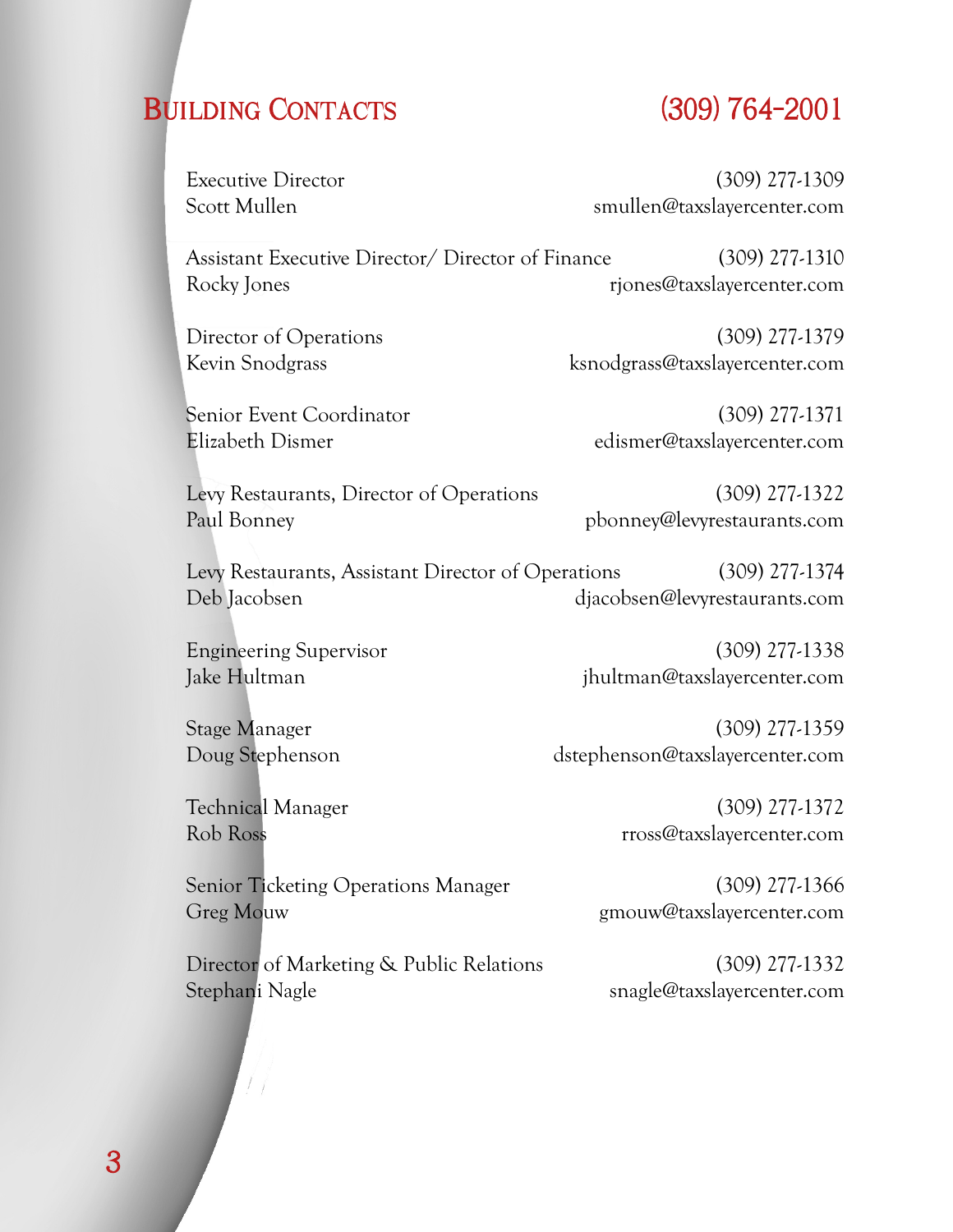#### **WHAT ARE THE QUAD CITIES?**

1,500,000 people within a 60-mile radius. More than 400,000 people live in the Quad Cities which is made up of two Iowa and two Illinois cities that are economically and culturally interdependent. The four cities that line the Mississippi River are:

Moline, Illinois Rock Island, Illinois Davenport, Iowa Bettendorf, Iowa



#### HOW TO GET TO THE TAXSLAYER® CENTER

Just off of Interstate 74, the TaxSlayer® Center is easily accessible from both Illinois or Iowa.

From Illinois/ Interstate 74 (westbound):

Exit at 7th Avenue, Exit 2

At the foot of the ramp, turn left onto 7th Avenue

Turn right, almost immediately, onto 19th Street

Cross the railroad tracks and turn left on River Drive.

The TaxSlayer® Center is located just down the road on the right hand side Parking is on the far side (west) of the building

From Iowa/ Interstate 74 (eastbound):

Crossing the Mississippi River, exit at River Drive, Exit 1 At the foot of the ramp, turn left onto River Drive The TaxSlayer® Center is located just down the road on the right hand side Parking is on the far side (west) of the building

Additional questions regarding directions to the TaxSlayer® Center may be directed to your building contact or our Administrative Office at (309) 764-2001.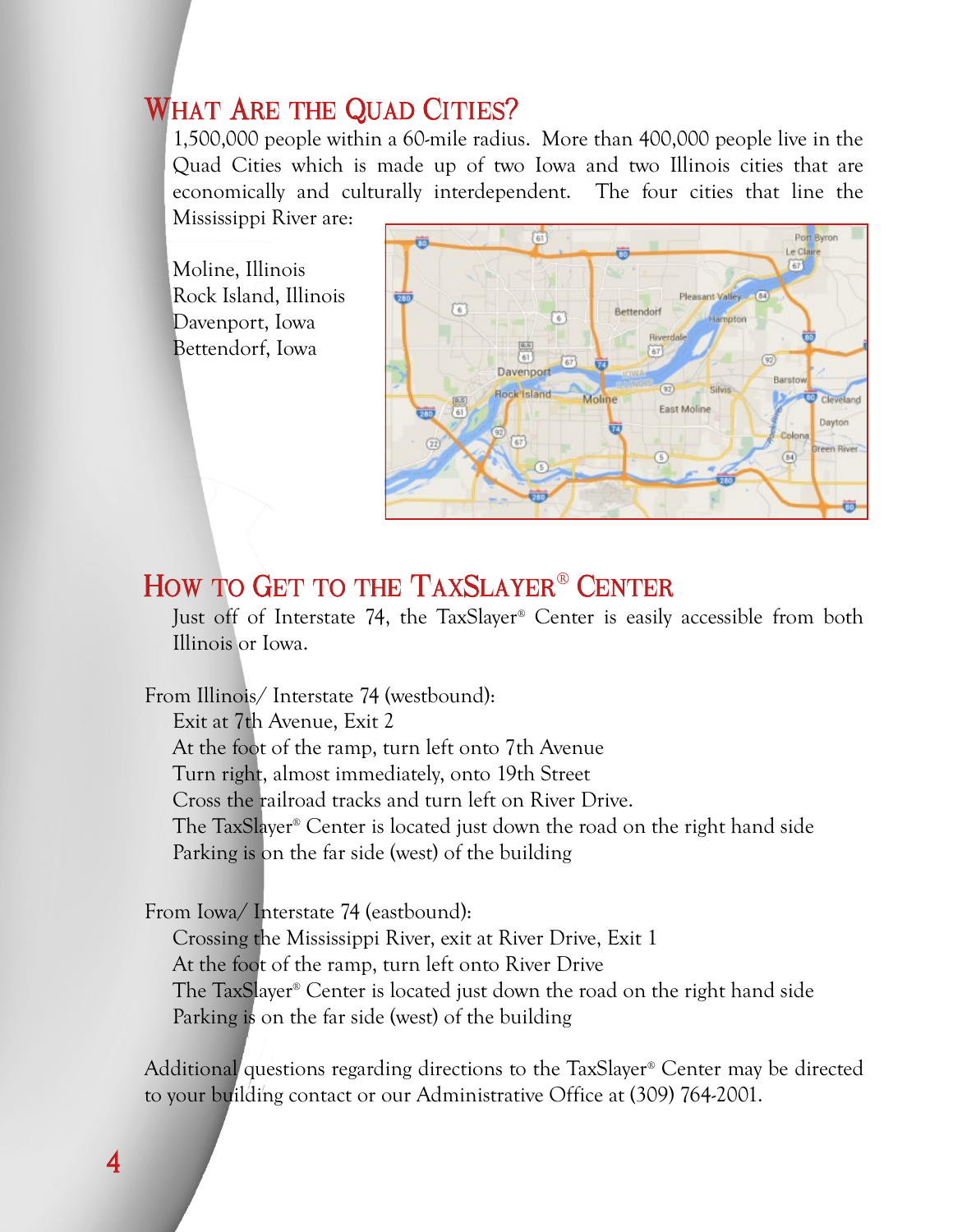#### **TECHNICAL INFORMATION**

#### **Power**

 *Stage Left Stage Right*  1-600A-120/208V 1-600A-120/208V 2-400A-120/208V Camlock input only 2-400A-120/208V 1-100A-120/208V 1-100A-120/208V

Shore Power 1-200A-120/208V Camlock input only.

 End stage configuration: all power is 100 feet from upstage center Center stage and theatre setup: all power is 200 feet from upstage center

#### **Staging**

 StageRight product 4' x 8' panels 4' - 6' heights available 1' - 3' per advance based on availability and limited size

#### **Barricade**

 StageRight product Barricade - 140' of concert crowd control blow thru barricade Bike rack/ cattlegate/ T-Barricade - 600'

#### **Ice Floor**

 197' long x 85' wide Portable Ice Floor. Header pipes run along the south side of rink. Polar Floor ice covering

#### **Loading Area**

 2 loading docks with level access to arena floor (must fork to stage) Distance from loading doors to end stage is 50'-60'/Flat Push

1 door  $(25' \text{ w x } 20' \text{ h})$  with 2 trailer capacity Must ramp or fork to arena floor and fork to stage

Add 100 feet for mid stage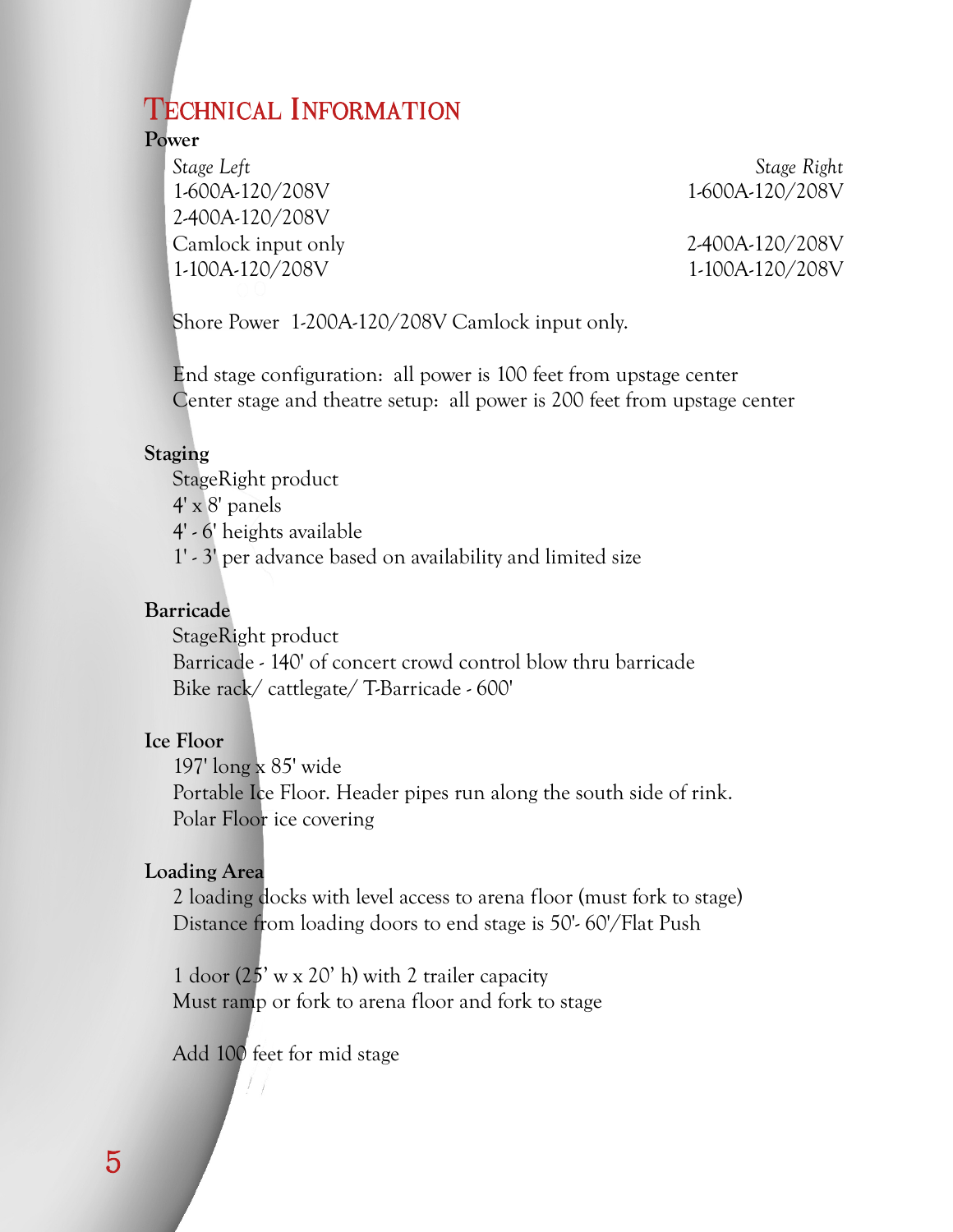#### **TECHNICAL INFORMATION**

#### **Rigging**

Rigging grid can support 120,000 lbs. of sound and lighting equipment over entire arena. (This includes snow load.)

*Major Beams*  Loads of 4,000 pounds must be spaced 4' apart on the major beams. Major beams are on 31' centers. Major beams run stage left to stage right.

#### *Minor Beams*

Loads of 1,500 pounds must be spaced 4' apart on the minor beams. Minor beams are on 15.5' centers.

#### *Spreader Beams*

Spreader beams can support 500 pounds spaced 4' apart. Beams over end stage also go Up and Downstage. (Grid Pattern - 15'.5 centers)

*Ground to low steel*  66.5' ice in and 67.5' ice out

*Ground to high steel*  90.0' 110' Cherry picker needed (no safety cables for high steel. Must be advanced with Elizabeth Dismer, Senior Event Coordinator. Cherry-picker access is not available when the ice floor is in place.

*Rigging obstructions* Video wall on West end stages. Video wall protrudes 10' from West wall The first beam (a minor) 4' downstage of the video wall.

Additional rigging capacity can be available, please advance this with Elizabeth Dismer, Senior Event Coordinator, (309) 277-1371.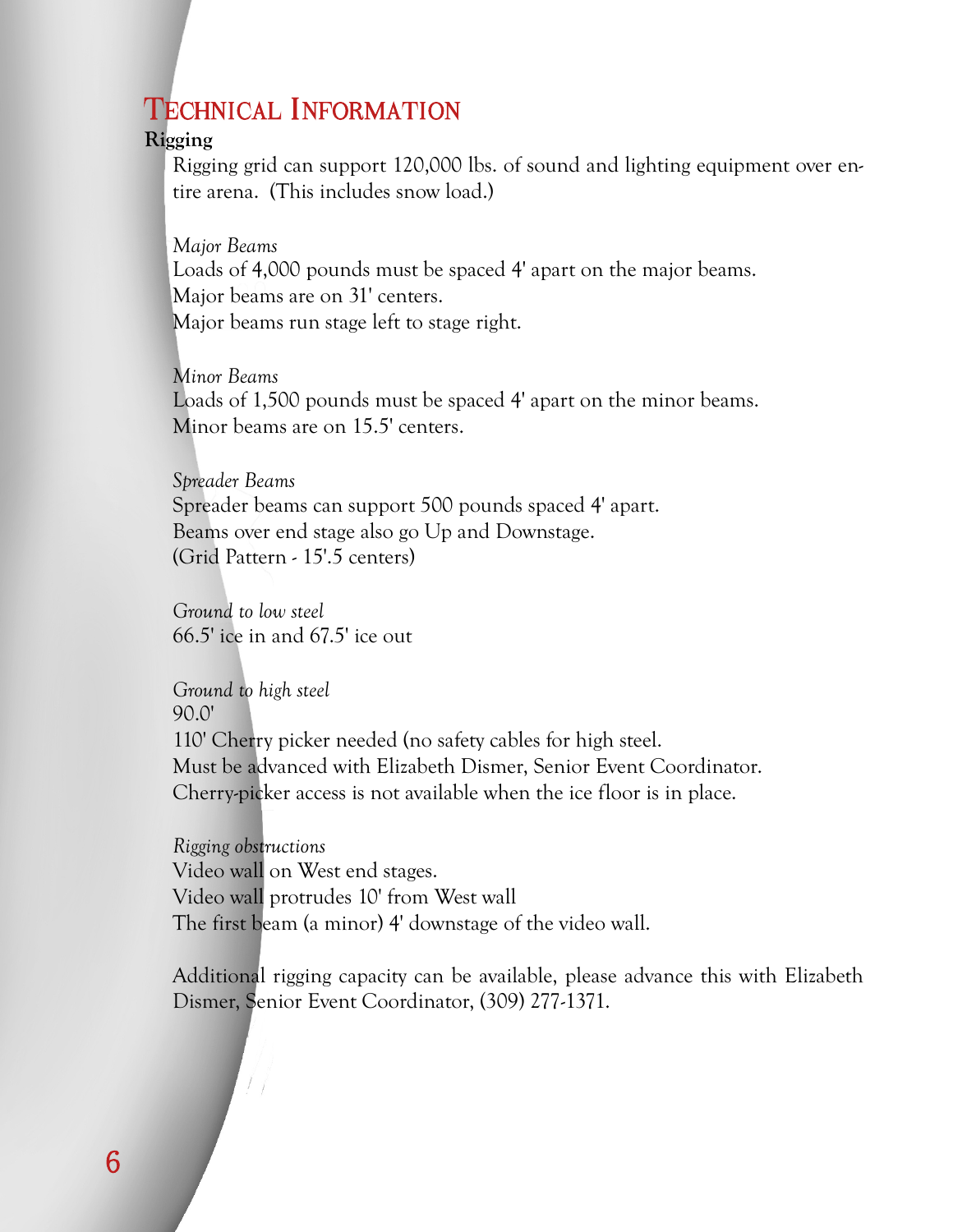## **SPOTLIGHTS**

#### **Spotlights**

(8) Xenon Supertroupers



 $\overline{7}$ 

 $\left| \frac{1}{2} \right|$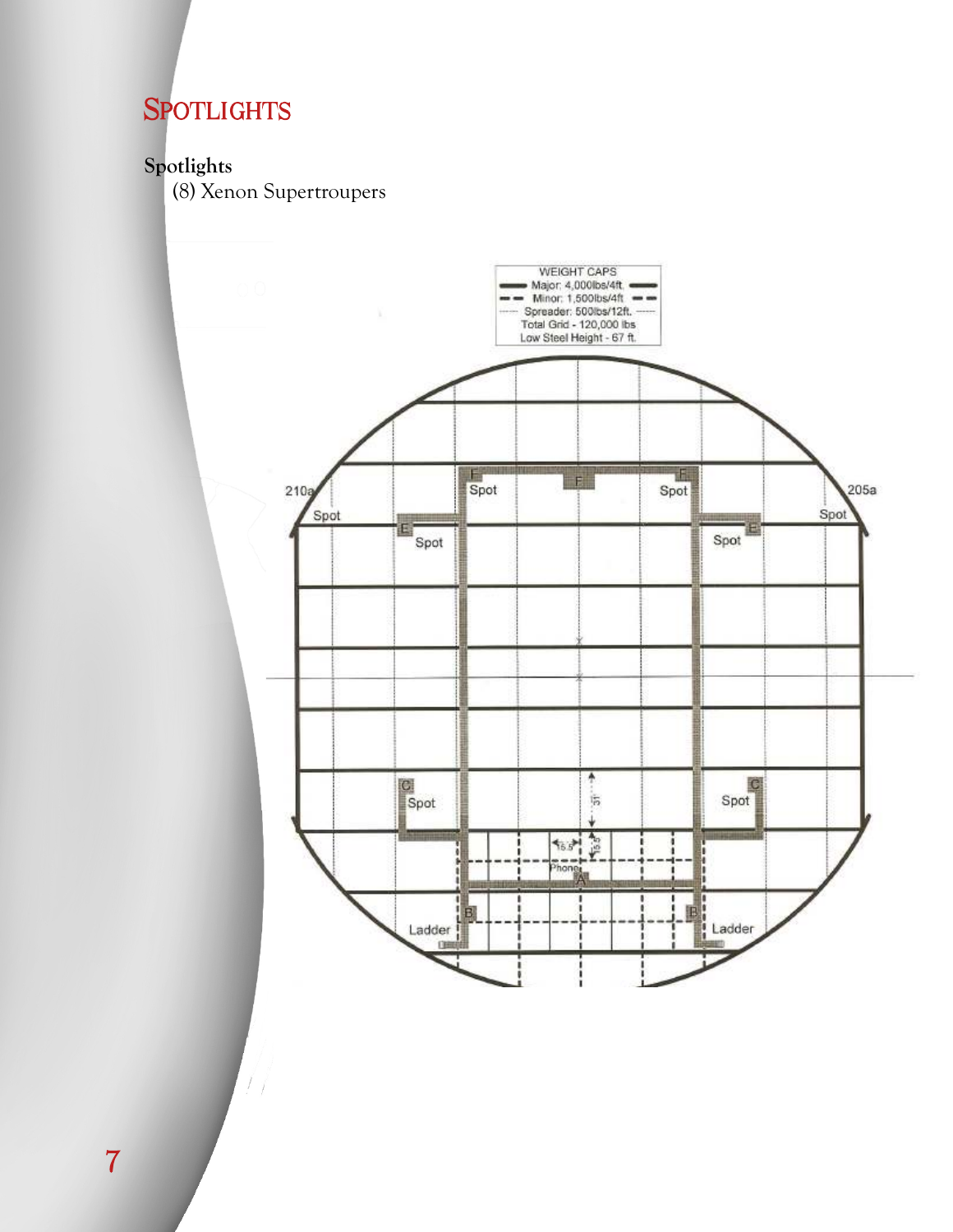## PARKING

5 bus spaces marked outside of large door on west end of building. 18-wheel tractor trailers can park in 2 dock bays which are stage left. Five possible trucks can park in bay.

For load-in/out the TaxSlayer® Center can unload/load 4 trucks at once with the use of the large door. Additional spaces for 18-wheelers are located on west side of building along the river.

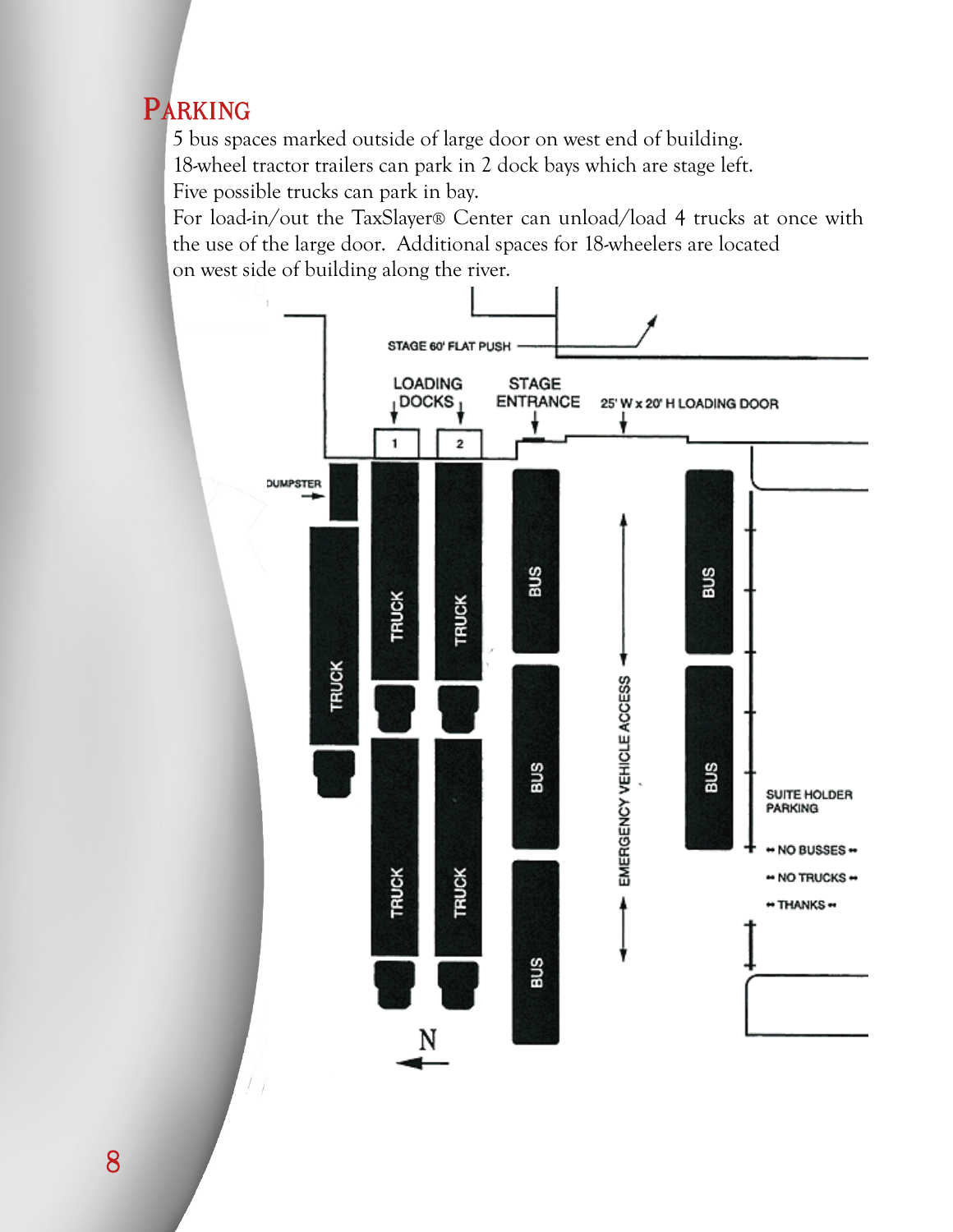## TRUCK PARKING- OVERFLOW



 $\left| \right|$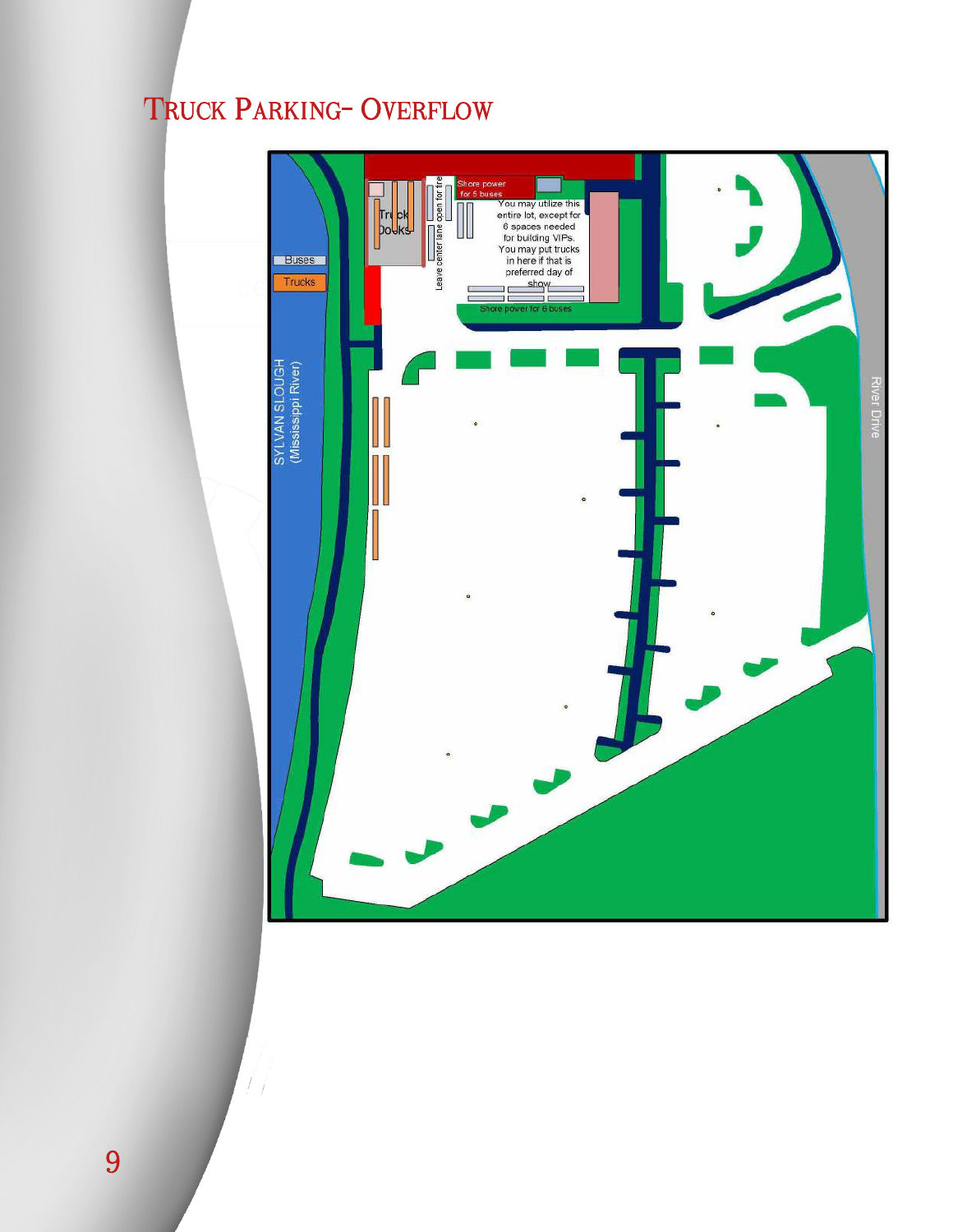#### **DRESSING ROOMS**

- 1 VIP Room with no shower or restroom
- 3 Production Offices no shower or restroom
- 2 Dressing Rooms with shower and restroom
- 1 Large Star Room with shower and restroom
- 3 Team rooms with showers and restrooms

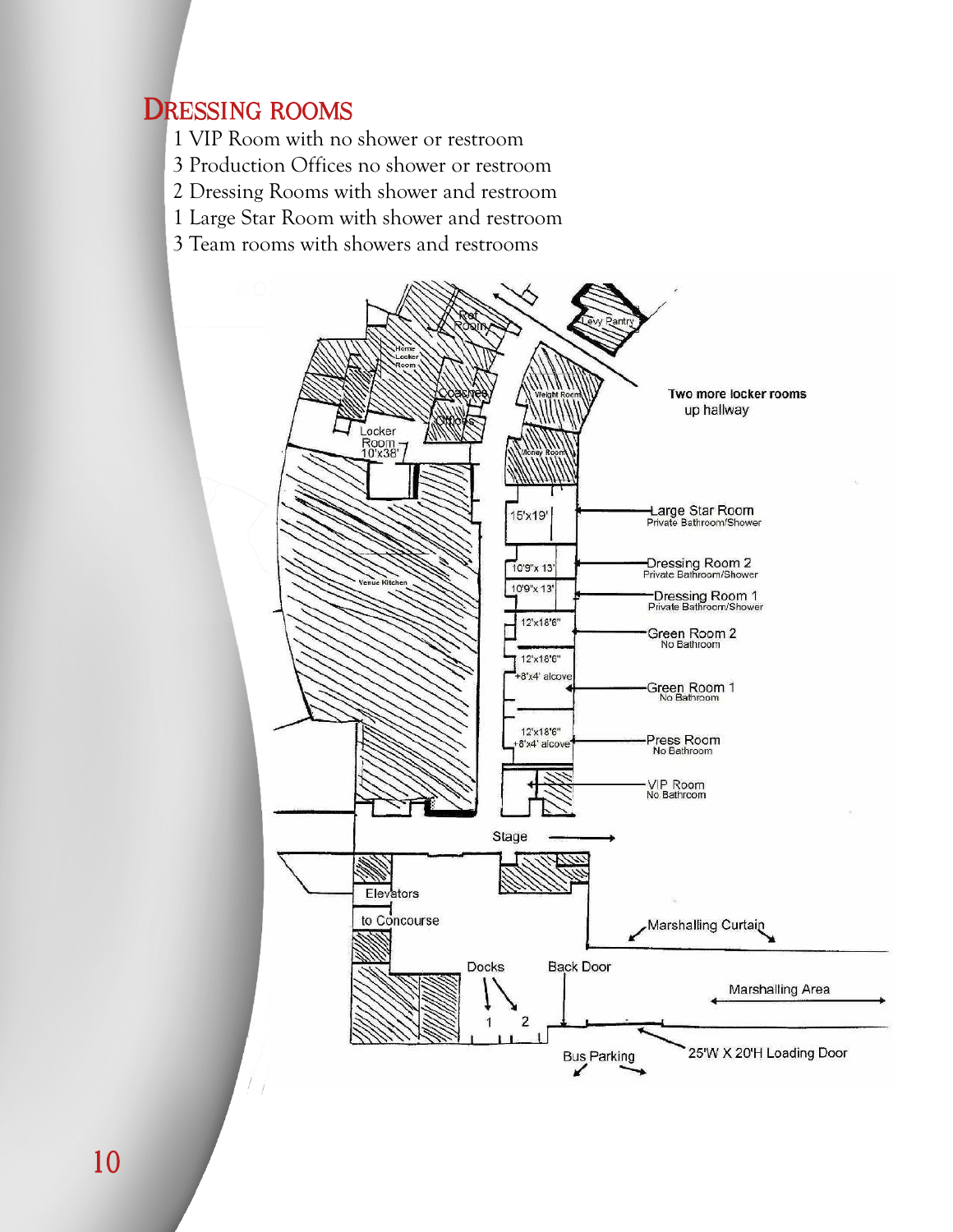## DRESSING ROOMS, LOCKER AREAS



 $\left| \right|$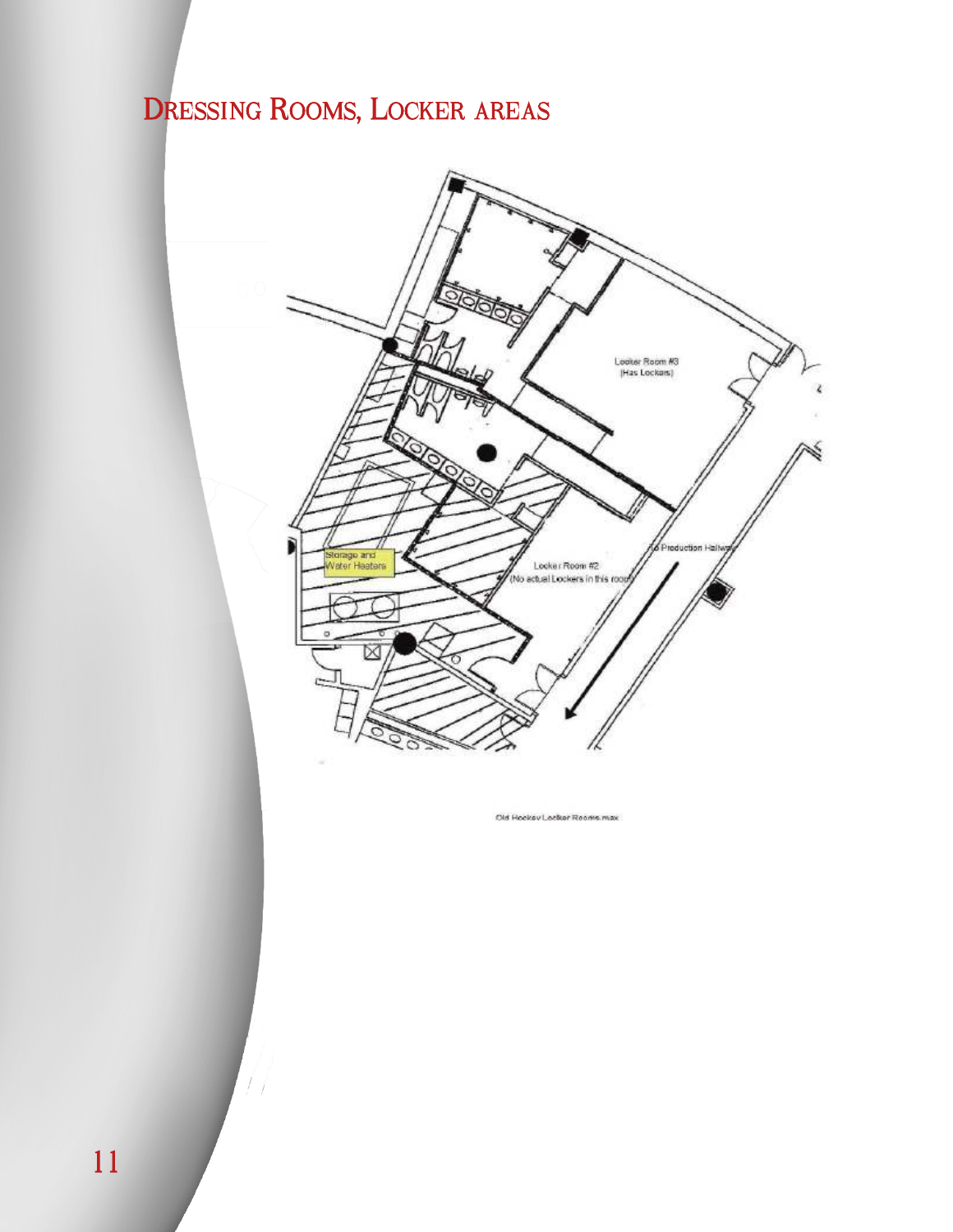#### **SECURITY**

Security arrangements to be made with Elizabeth Dismer, Senior Event Coordinator; (309) 277-1371.

#### **POLICE ESCORTS**

Police escorts, merchandise police, uniformed officers, and undercover officers are contracted through the TaxSlayer® Center.

All police personnel arrangements are to be made with Elizabeth Dismer, Senior Event Coordinator.

Police are on a 2-hour minimum. Arrangements with less than 48 hours notice cannot be guaranteed.

#### **CATERING**

Levy Restaurants Contact Deb Jacobsen, Levy Restaurants Assistant Director of Operations, (309) 277-1374. (In house contract ONLY ) No outside food or beverage permitted.

#### **MERCHANDISING**

Contracted to Levy Restaurants Contact Paul Bonney, Levy Restaurants Director of Operations, (309) 277-1322 (In house contract)

#### **FURNITURE**

All furniture is an outside rental arrangement. Direct furniture inquiries to Elizabeth Dismer, Senior Event Coordinator, (309) 277-1371.

Limited house pipe and drape available per advance.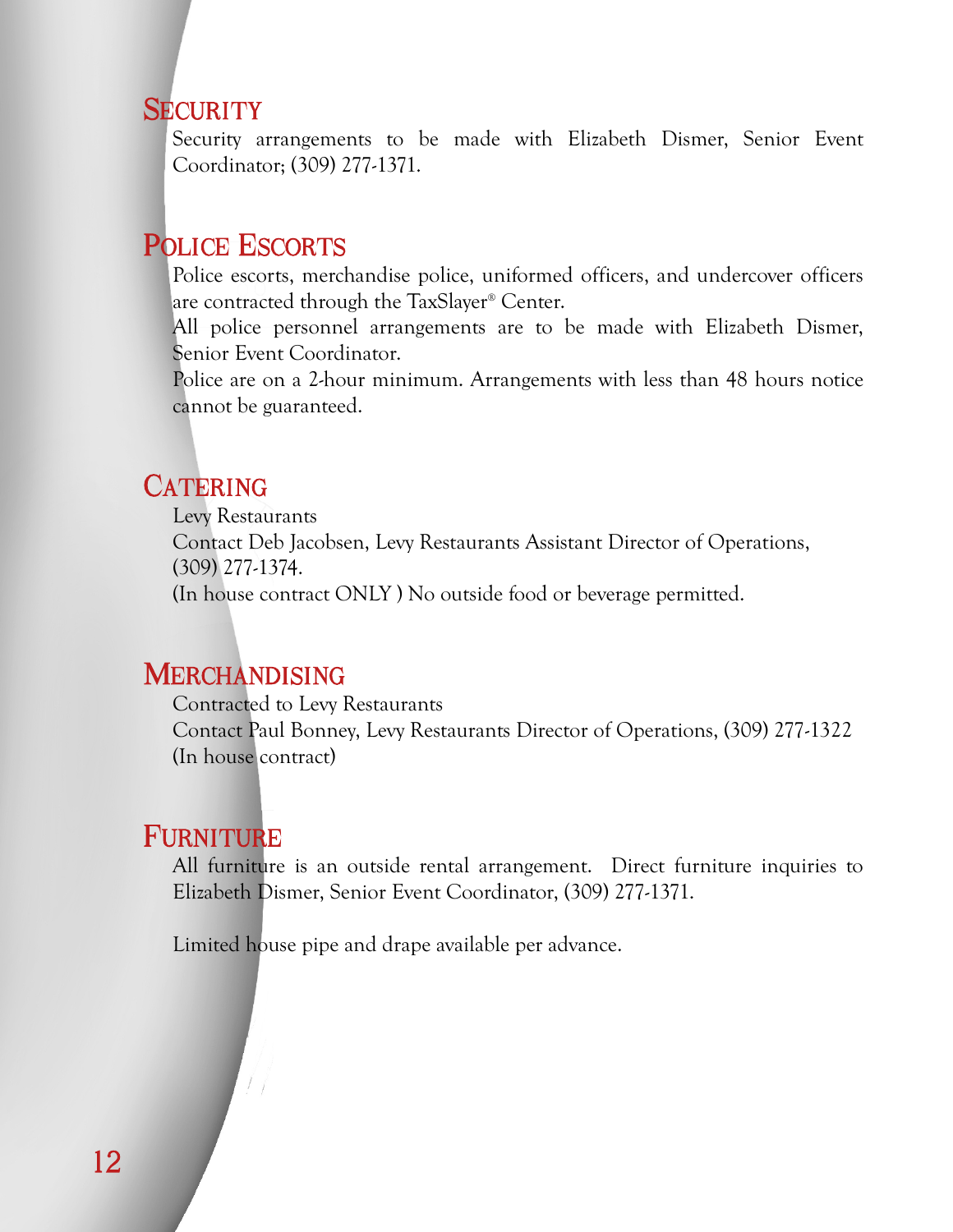## **HOURLY LABOR RATES**

| Event Supervisor                           | \$20.50  |
|--------------------------------------------|----------|
| Supervisors: Usher/Parking/Security        | \$18.50  |
| Guards: Security/Parking                   | \$17.00  |
| Usher/Ticket Taker                         | \$15.50  |
| Police/Medic                               | \$62.50  |
| Lead Staff: Maintenance/ Engineer/ Grounds | \$16.50  |
| Maintenance/ Engineer/ Grounds             | \$15.50  |
| Turnover Crew Lead (3rd Shift)             | \$17.00  |
| Turnover Crew (3rd Shift)                  | \$16.00  |
| These positions have four hour minimums:   |          |
| Steward                                    | \$32.25  |
| Head Rigger                                | \$45.00  |
| Up Rigger                                  | \$44.00  |
| Down Rigger                                | \$28.25  |
| Department Head                            | \$26.75  |
| Stagehand/Truck Loader/Wardrobe            | \$25.75  |
| Fork Operator                              | \$26.75  |
| Electrician                                | \$39.25  |
| House Lights/ AV Tech/ Scoreboard Operator | \$25.75  |
| Camera Operator                            | \$28.25  |
| Spot Operator                              | \$25.75  |
| Runner/Catering Assistant (day rate)       | \$200.00 |
| Pre-Shop runner                            | \$150.00 |
|                                            |          |

All equipment:

- is subject to availibility.
- prices are per unit, per day, unless otherwise indicated.
- rates are subject to change without notice.

All labor rates:

- are per person, per hour, with a 2-hour minimum unless otherwise noted.
- are subject to change without notice. (Current as of November 8, 2017)

Stage labor minimums:

- Load-in/Load-out: 4 hour minimum
- Show Call: 4 hour minimum
- Overtime "time-and-a-half " after 8 hours
- Overtime "time-and-a-half " prior to 8:00am load-in or load-outs after 2:00am
- Holiday pay is time-and-a-half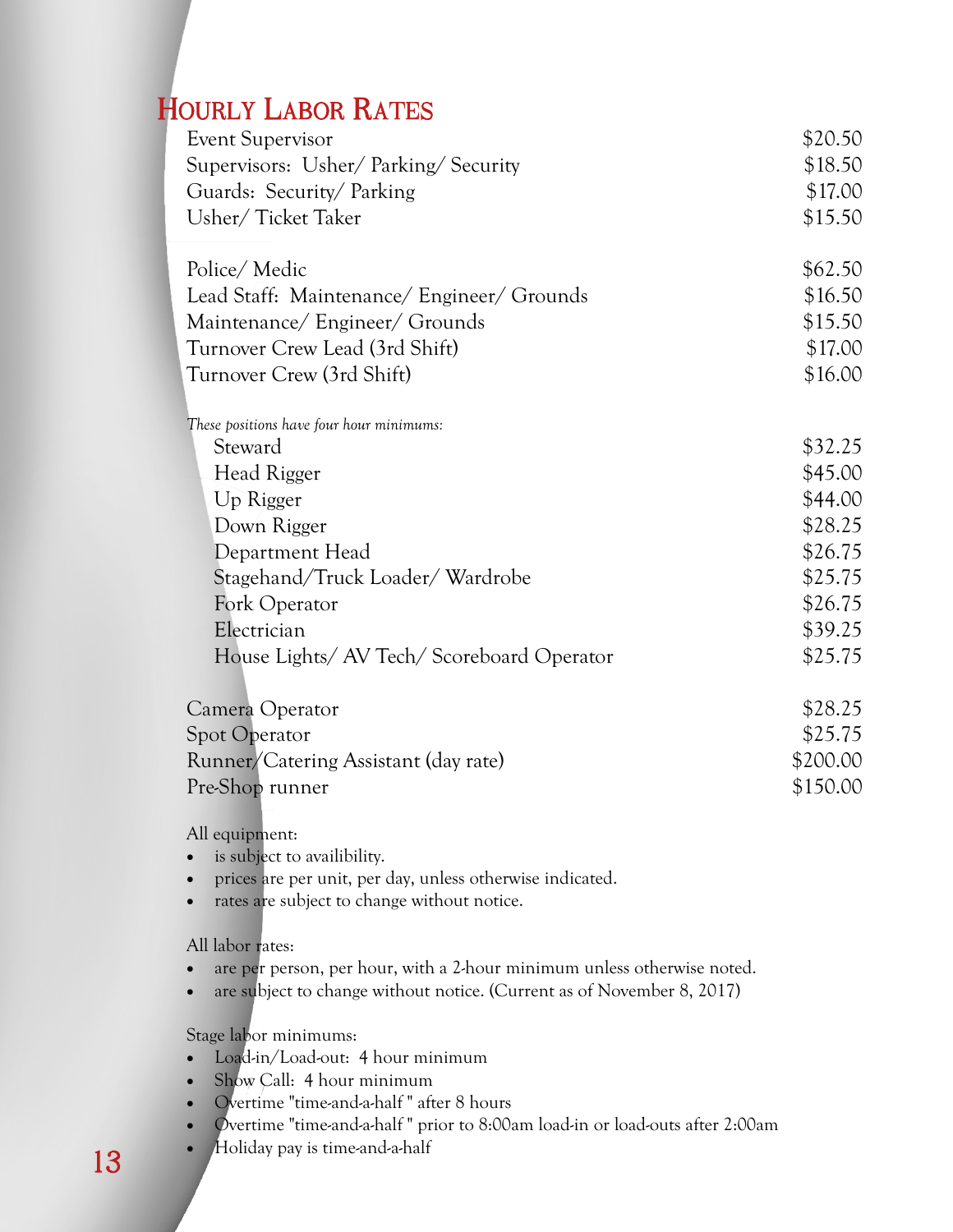## **OTHER EXPENSES**

| Clean-up (Full-house)                | \$3,400.00 |
|--------------------------------------|------------|
| Clean-up $(1/2 \text{ house/lower})$ | \$2,250.00 |
| Additional Clean-up (Dirt show)      | \$1,250.00 |
| Additional Clean-up (Confetti)       | \$500.00   |
|                                      |            |
| Half-House Curtain                   | \$3500.00  |
| <b>Upper Bowl Reduction Curtain</b>  | \$3000.00  |
| Box Office Expense                   | \$3500.00  |
| Ticket Sellers (Day of Show)         | \$350.00   |
|                                      |            |
|                                      |            |
| Power                                | \$400.00   |
| Phone, per line                      | \$150.00   |
| Internet                             | \$300.00   |
| House Fork Lift                      | \$175.00   |
| Stage                                | \$250.00   |
| Barricade                            | \$250.00   |
| Spots, per device                    | \$50.00    |
|                                      |            |
| Credit card commissions              | $3.5\%$    |

 $\left| \frac{1}{2} \right|$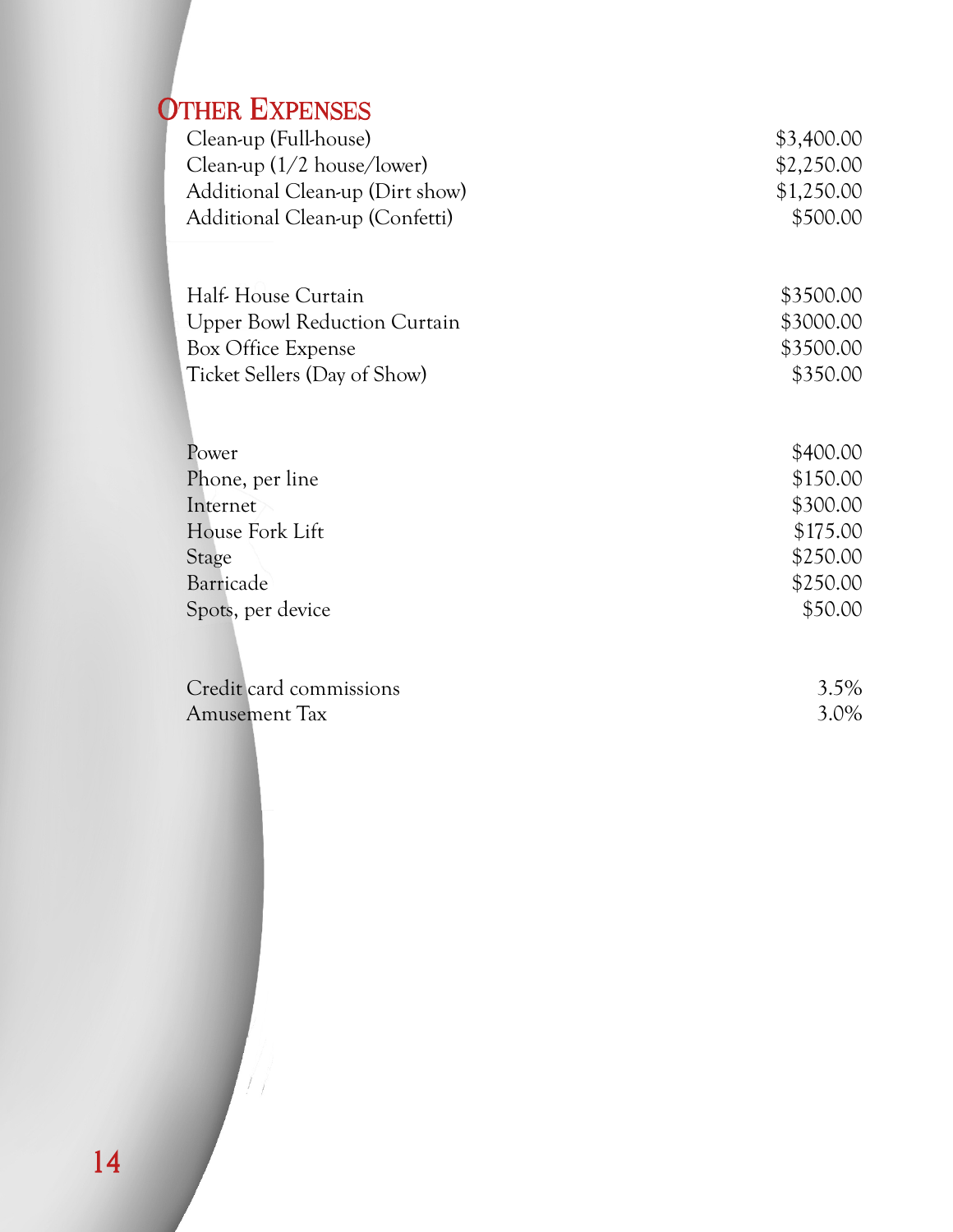## **LOCAL SOUND AND LIGHTING COMPANIES**

RAK Productions Sound & Lighting (309) 476-8375 4184 Illinois Highway 81 Lynn Center, IL 61262

Rexroat Sound and Sutton Power 309-764-1663 4531 West High Street Colona, IL 61241

Wired Production Group 319-294-9410 2037 North Towne Lane NE Cedar Rapids, Iowa 52402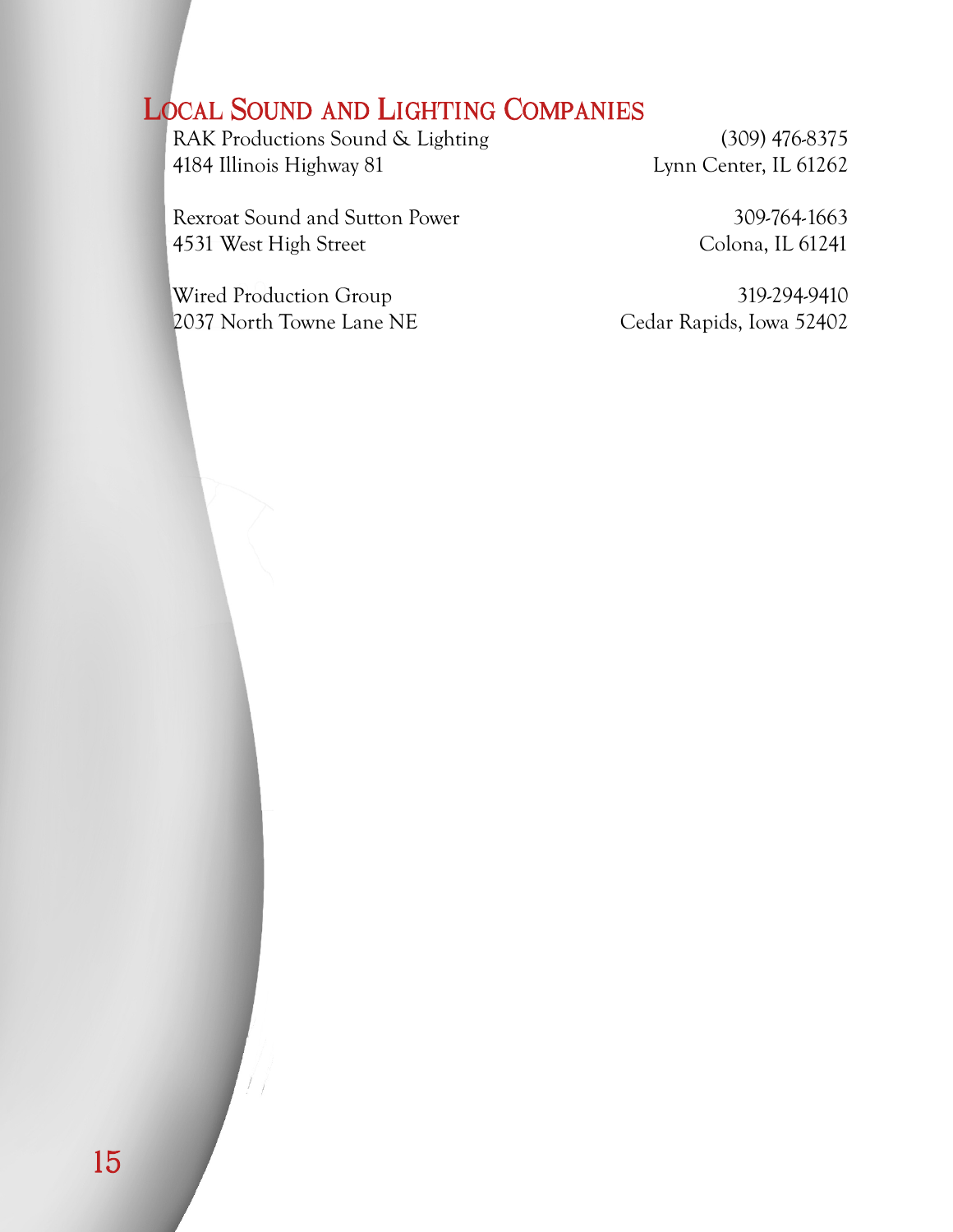**EMERGENCY** 

#### **From any phone in the TaxSlayer**®  **Center dial 9, then 911.**

#### **You are at the TaxSlayer**®  **Center, 1201 River Drive, Moline, Illinois.**

#### HOSPITALS

Trinity Medical Center, 7th St. Campus (UnityPoint Health) (309) 779-5000 500 John Deere Road Moline, IL 61265 Trinity Medical Center, Rock Island (UnityPoint Health) (309) 779-5000 2701 17th Street Rock Island, IL 61201 Trinity at Terrace Park (UnityPoint Health) (563) 742-5000 4500 Utica Ridge Road Bettendorf, IA 52722 Genesis Medical Center (Illini Campus) (309) 792-9636 801 Hospital Road Silvis, IL 61282 Genesis Medical Center (East Campus) (563) 421-1000 1227 E. Rusholme Street Davenport, IA 52803 Genesis Medical Center (West Campus) (563) 421-1000

1401 W. Central Park Avenue Davenport, IA 52804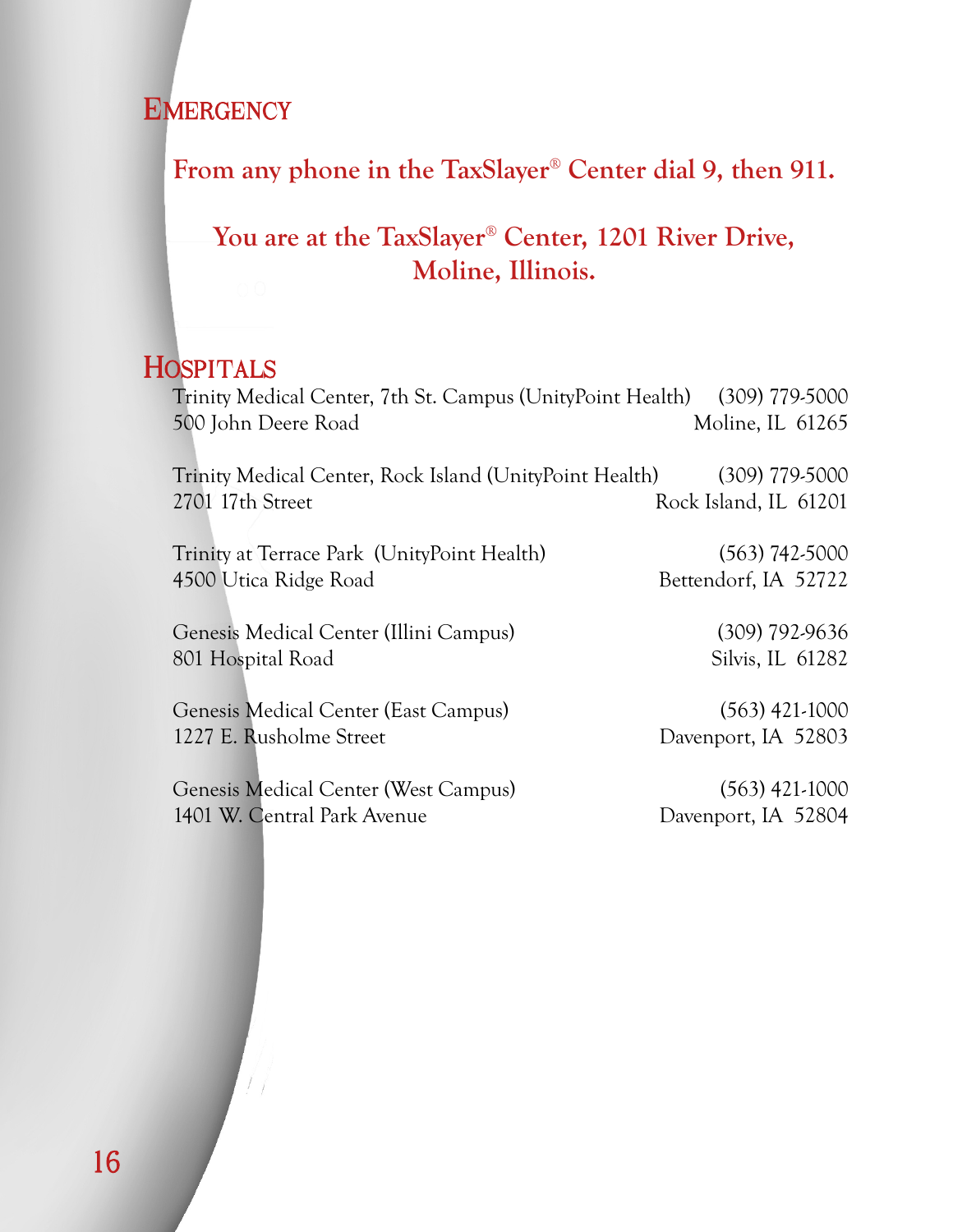#### **CURFEW**

Curfew ordinances are enforced throughout the Quad Cities.

In Illinois, persons under 17 years of age must be off the streets by 11:00pm Sunday-Thursday and by midnight Friday-Saturday unless accompanied by a parent.

In Iowa, persons under 18 years of age must be off the streets by 11:00 p.m. Sunday-Thursday and by midnight Friday-Saturday.

In most cases there is leeway-- if a person can prove they are on a direct route home after a late movie, for example, they may not get in trouble. (Quad City Times; Sept. 16, 1994)

#### **PACKAGE SHIPPING**

UPS (Des Moines) 1-800-942-7127

Federal Express 1-800-238-5355

Pak Mail (309) 786-5845 4022 Blackhawk Road Rock Island, Illinois 61201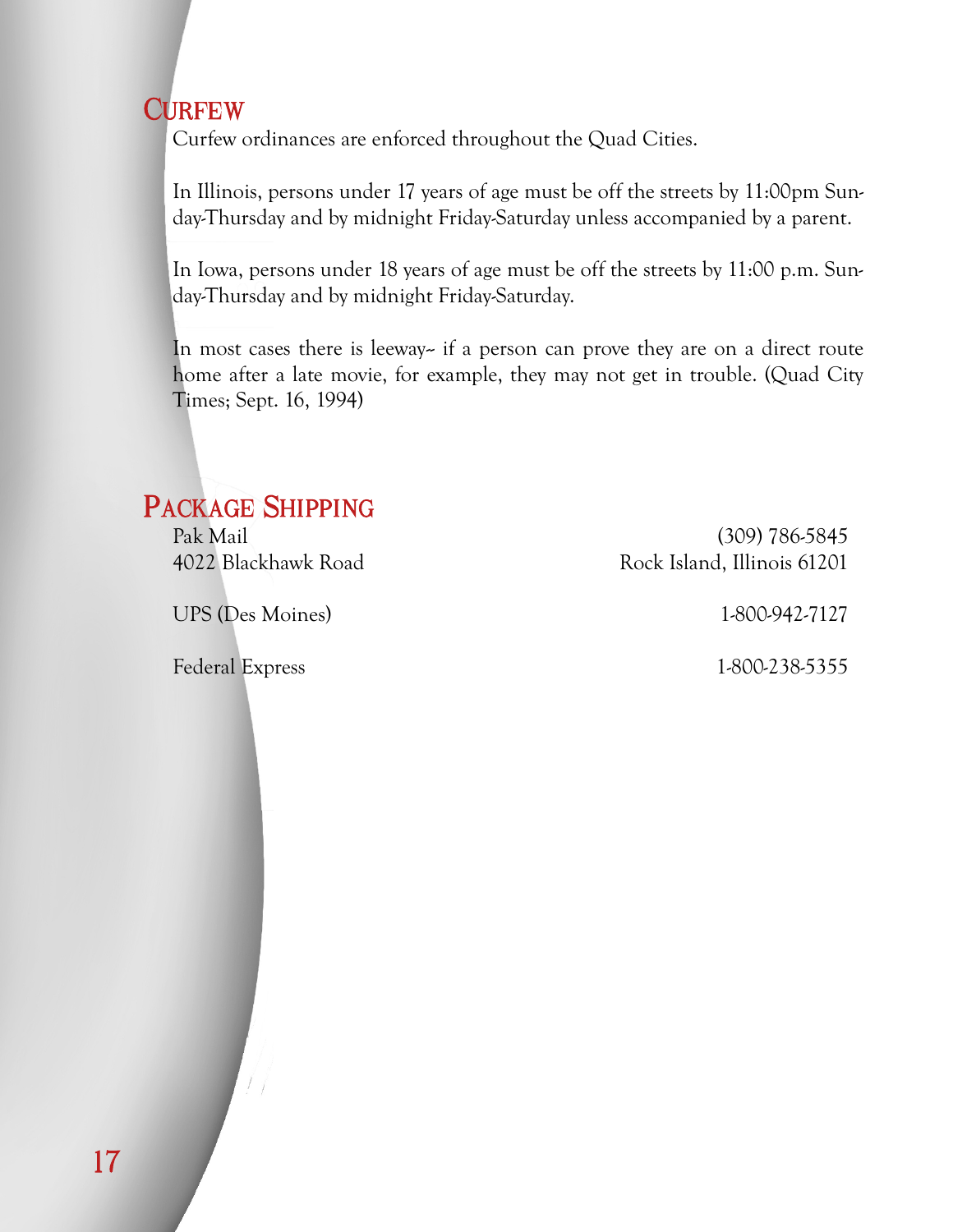#### **AIRPORTS AND AIR SERVICE**

#### **[Quad City International Airport](http://www.qcairport.com/)**

The Quad City International Airport is about 5.5 miles (a 15-minute drive) from the TaxSlayer® Center.

The physical address is 2200 69th Avenue, Moline, IL 61265. Contact the airport at (309) 764-9621. IATA code: MLI ICAO code: KMLI

Scheduled air service includes Allegiant Airlines, American Airlines, Delta, and United.

[Elliott Aviation](http://www.elliottaviation.com/) provides charter and ground services at the Quad City International Airport. (800) 447-6411.

A variety of hotel properties and auto rental services are clustered near the QCIA.

#### **[Davenport Municipal Airport](http://www.qcairport.com/)**

Located near the intersection of US 61 and Interstate 80, the Davenport Municipal Airport is about 13 miles (a 25-minute drive) from the TaxSlayer® Center. There is no scheduled airline service at this facility.

The physical address is 9230 N Harrison Street, Davenport, IA 52806. Contact the airport at (563) 391-5650 IATA code: DVN. ICAO code: KDVN

[Carver Aero](http://www.carveraero.com/index.php/fbo_locations/davenport/) provides charter and ground services at this airfield. (877) 828- 9908.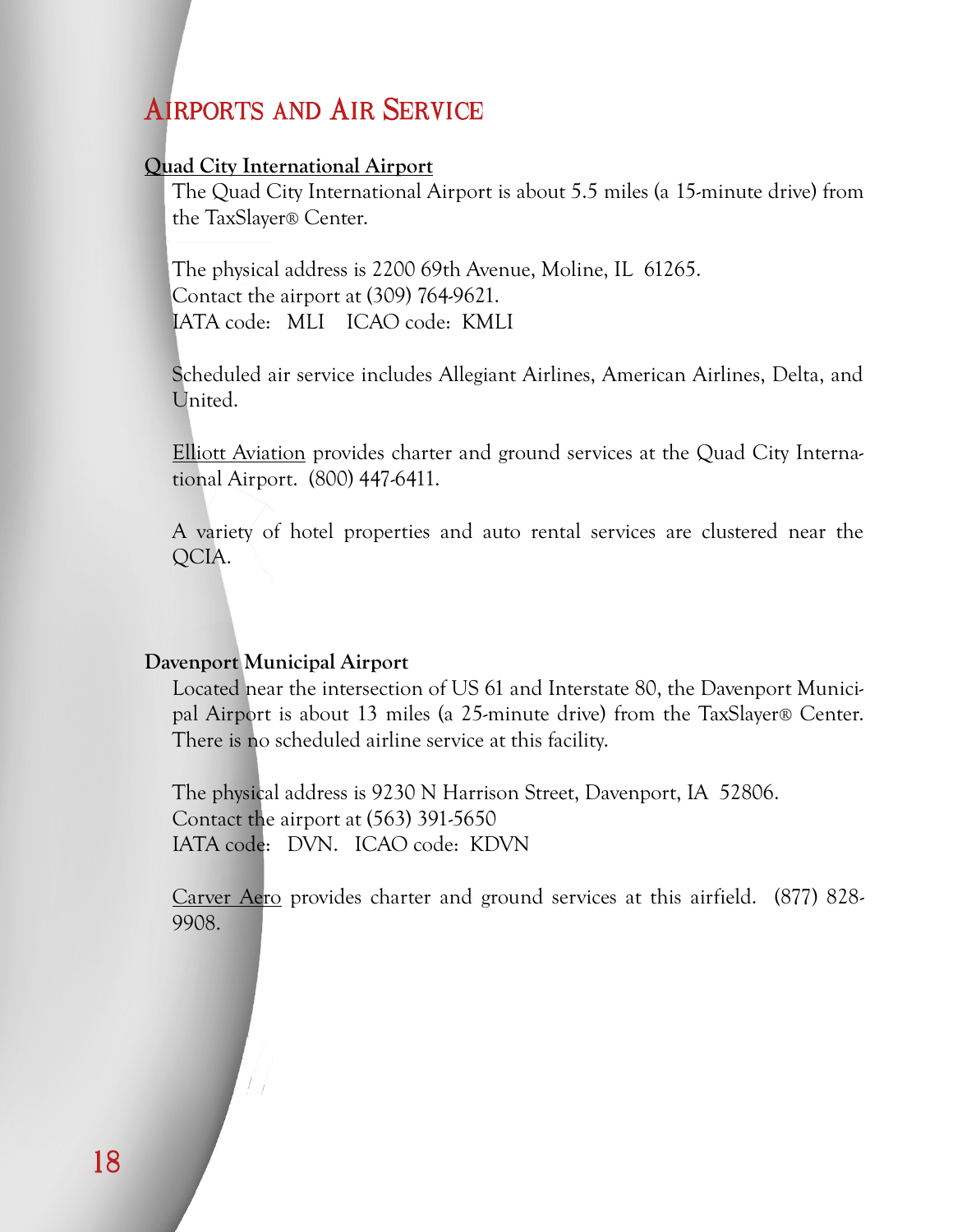#### **HOTELS**

Radisson on John Deere Commons (309) 764-1000 1415 River Drive Moline, IL 61265 *(adjacent to the TaxSlayer*® *Center)* 

 Element Moline (by Westin) (309) 517-1659 316 12th Street Moline, IL 61265 OPENING JANUARY 23, 2018 *(approximately 1 minute from the TaxSlayer*® *Center)* 

 Stoney Creek Inn (309) 743-0101 101 18th Street Moline, IL 61265  *(approximately 2 minutes from the TaxSlayer*® *Center)* 

 Isle Casino & Hotel (800) 724-5825 1777 Isle Parkway Bettendorf, IA 52722  *(approximately 10 minutes from the TaxSlayer*® *Center)* 

Jumer's Casino & Hotel (309) 756-4600 777 Jumer Dr. Rock Island, IL 61204  *(approximately 15 minutes from the TaxSlayer*® *Center)* 

 Holiday Inn, Rock Island (309) 794-1212 226 17th Street Rock Island, IL 61201 *(approximately 15 minutes from the TaxSlayer*® *Center)* 

 Econo Lodge (563) 355-6336 815 Golden Valley Dr Bettendorf, IA 52722  *(approximately 15 minutes from the TaxSlayer*® *Center)* 

Radisson Quad City Plaza Hotel (563) 322-2200 111 East Second Street Davenport, IA 52801  *(approximately 15 minutes from the TaxSlayer*® *Center)* 

 Hotel Blackhawk 563-322-5000 200 East 3rd St Davenport, IA 52801 *(approximately 15 minutes from the TaxSlayer*® *Center)* 

 Comfort Inn & Suites (563) 324-8300 8300 Northwest Blvd Davenport, IA 52806 *(approximately 20 minutes from the TaxSlayer*® *Center)*

19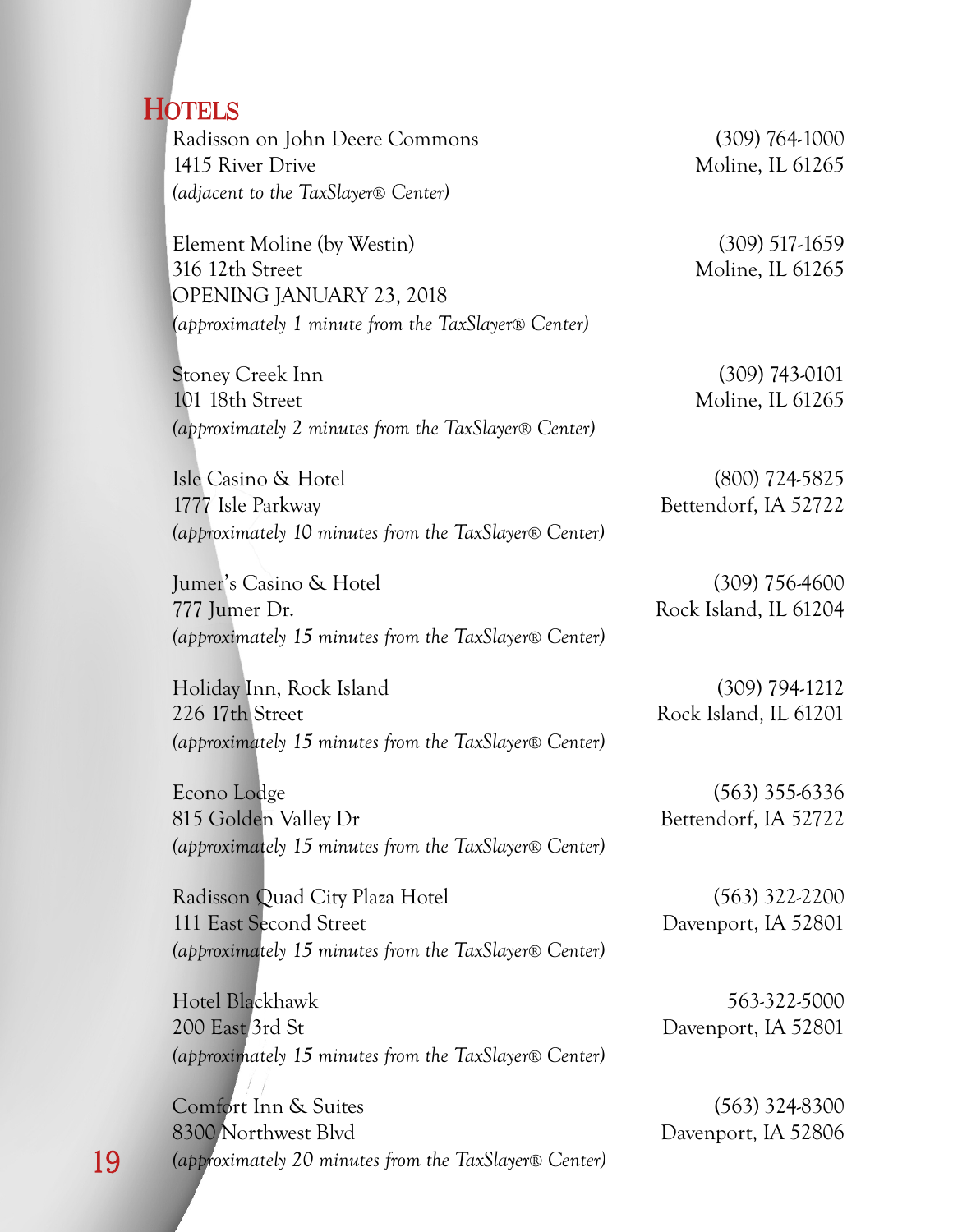#### **AUTO RENTAL**

ACT II Transportation, Inc. (309) 799-8891 504 W 1st Ave Coal Valley, IL 61240

 Enterprise Rent-A-Car (309) 736-1000 3401 16th Street Moline, IL 61265

 Reynolds Motor Company (309) 792-9530 1900 Avenue of the Cities East Moline, IL 61244

MVP Collision (309) 787-5600 101 E. 1st Avenue Milan, IL 61264

 *At Quad City International Airport:*  National (309) 764-4696 Hertz (309) 762-9429 Avis (309)762-3605

#### **VEHICLES AND VANS**

Contact Elizabeth Dismer, Senior Event Coordinator, (309) 277-1371, for more information about van and vehicle rentals.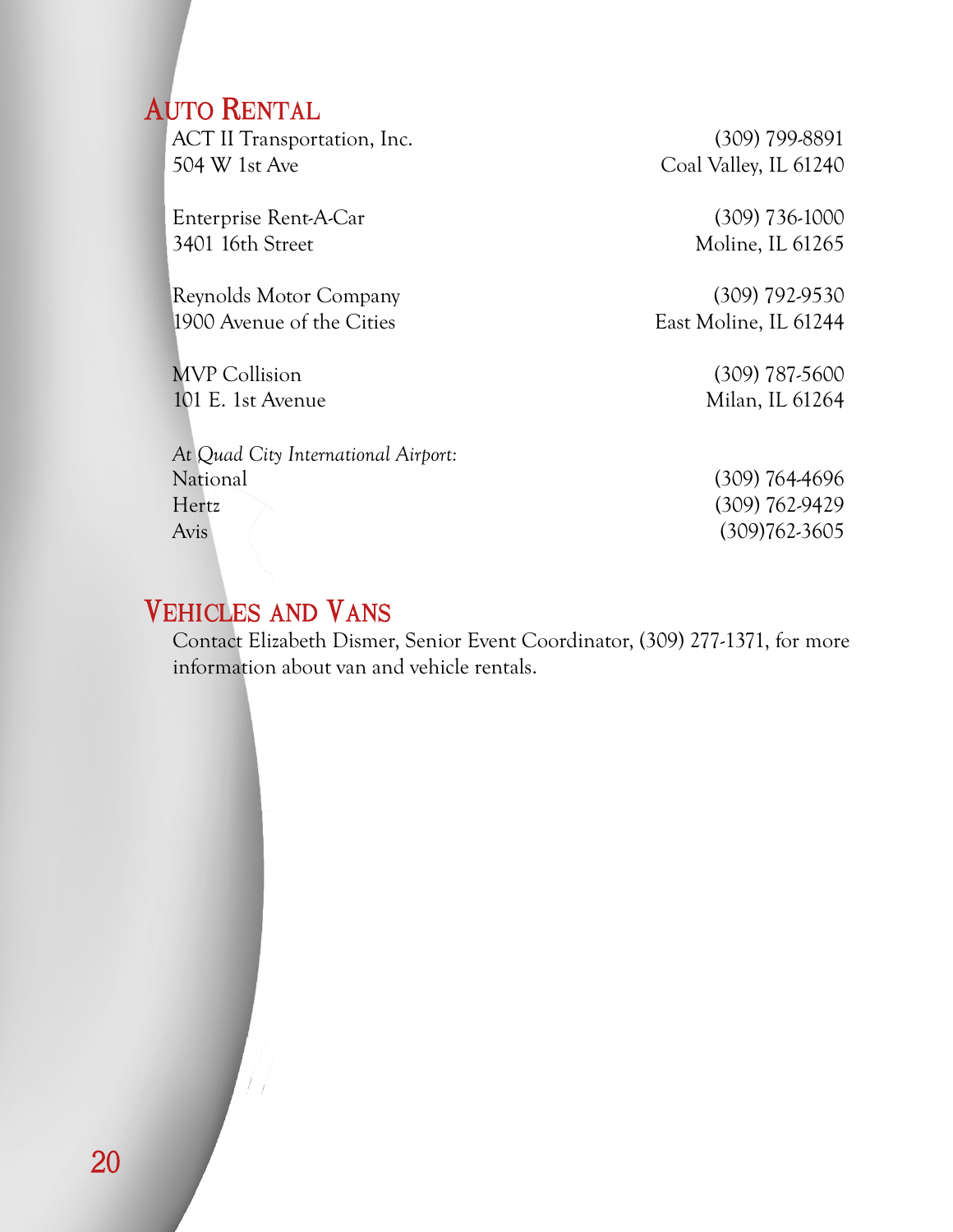## RADIO STATIONS- FM

| College/Jazz/Gospel/Urban     | KALA 85.5/105.5   |
|-------------------------------|-------------------|
| Religious                     | <b>WDLM 89.3</b>  |
| Classical and NPR             | <b>WVIK 90.3</b>  |
| Sports                        | KJOC 93.5         |
| <b>Adult Contemporary</b>     | <b>KMXG 96.1</b>  |
| Classic Rock                  | <b>WXLP 96.9</b>  |
| <b>Christian Contemporary</b> | <b>WLKU 98.9</b>  |
| Top 40                        | <b>KBEA 99.7</b>  |
| Top $40$                      | <b>KUUL 101.3</b> |
| Country                       | <b>WLLR 103.7</b> |
| <b>Greatest Hits</b>          | <b>KIIK 104.9</b> |
| Classic Rock                  | <b>KCQQ 106.5</b> |
| Oldies                        | <b>WQUD 107.7</b> |

## RADIO STATIONS- AM

| <b>News</b>   | WBBM 780 (Chicago) |
|---------------|--------------------|
| Country       | <b>KBOB 1170</b>   |
| <b>Sports</b> | <b>WFXN 1230</b>   |
| News/Talk     | <b>WOC 1420</b>    |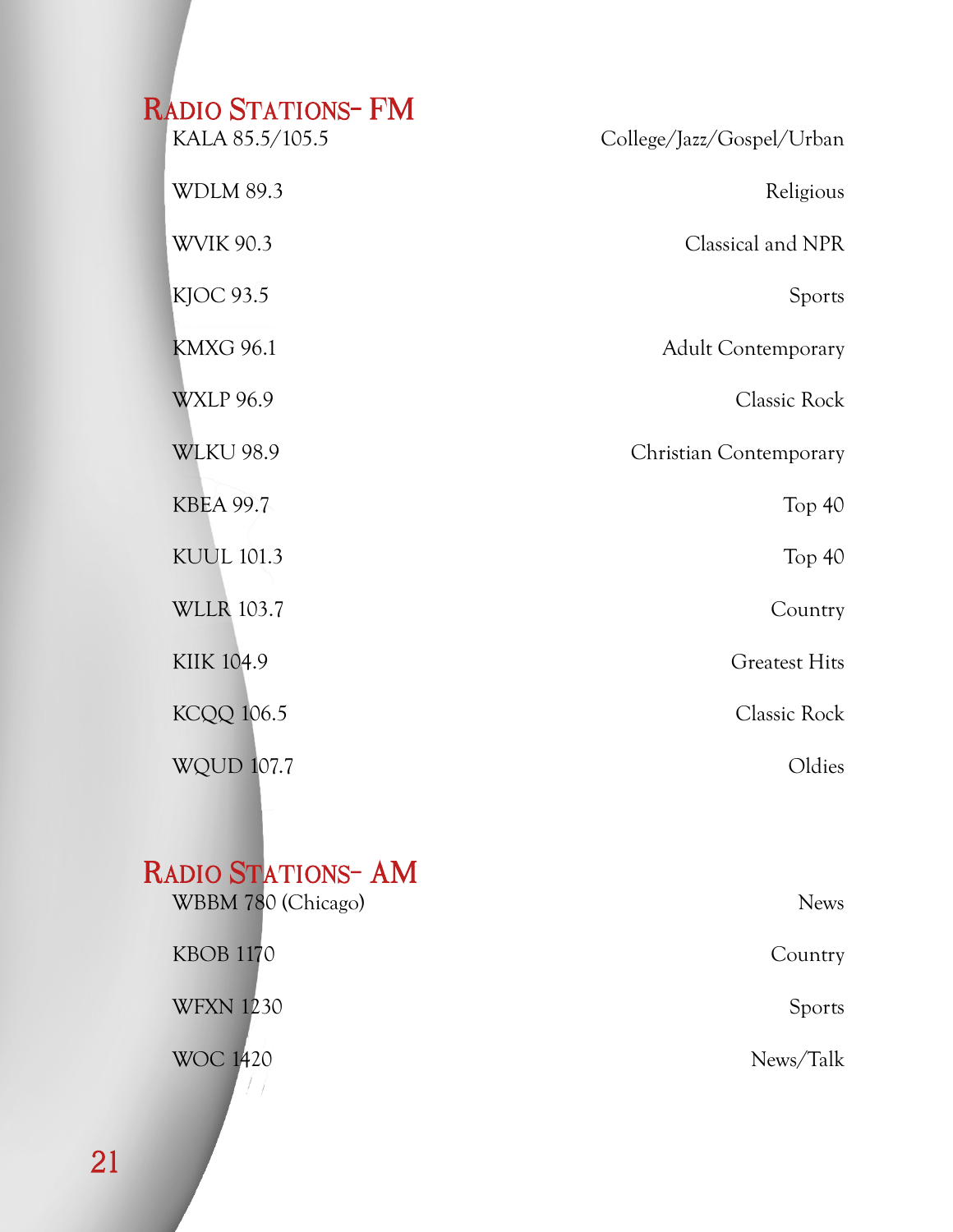#### **STUFF TO DO- OUTSIDE**

#### **The Mississippi River**

Bike or walk along a portion of the 62.5 mile "[Great River Trail](https://greatrivertrail.org/)", passing between the TaxSlayer® Center and the rivershore. [Download maps](https://www.qcbc.org/maps/) for urban trails and off-road cycling. Elizabeth Dismer, Senior Event Coordinator, can assist regarding bicycle rental.

The [Channel Cat,](https://www.gogreenmetro.com/231/Channel-Cat) water taxi operates from Memorial Day to Labor Day, docking just outside the TaxSlayer® Center by TGI Fridays. It takes about an hour to complete the circuit, with stops in both Illinois and Iowa. [Sylvan Island](http://www.qcwildplaces.com/node/5)  [Park i](http://www.qcwildplaces.com/node/5)s about 5– 7 minutes walk to the west on the Great River Trail. This long-abandoned industrial area, now urban wilderness, is within the river's secondary channel. Wildlife, fishing, biking, hiking, and kids launching into the river from rope swings are common sights here.

 TPC at Deere Run (18 holes, difficult) (309) 796-6000 3100 Heather Knoll Silvis, IL 61282 *The Quad Cities' premier golf location, which hosts the PGA's John Deere Classic*

 Niabi Zoo (309) 799-3482 12908 Niabi Zoo Road Coal Valley, IL 61240 Black Hawk State Historic Site (563) 324-3000 1510 46th Avenue Rock Island, IL 61201 *Site of an ancient Indian village, 6 miles of hiking trails and a small museum are set within 208 acres of urban forest on the bluffs of the Rock River.*

| Indian Bluff Golf Course (18 holes, moderate)  | $(309)$ 799-3868     |
|------------------------------------------------|----------------------|
| 6200 78th Avenue                               | Milan, IL 61264      |
| <b>Snowstar Winter Sports Park</b>             | $(800)$ 383-4002     |
| 9500 126th Street West                         | Andalusia, IL 61232  |
| Palmer Hills Golf Course (18 holes, difficult) | $(563)$ 332-8296     |
| 2999 Middle Road                               | Bettendorf, IA 52722 |
| Quad Cities River Bandits Baseball             | $(563)$ 324-3000     |
| Modern Woodmen Park, 209 S. Gaines St.         | Davenport, IA 52801  |

Private arrangements may be made to utilize a local 65-acre farm which features indoor horse riding, an outdoor shooting range, motorsports, and hunting. Inquire with the Senior Event Coordinator for additional information.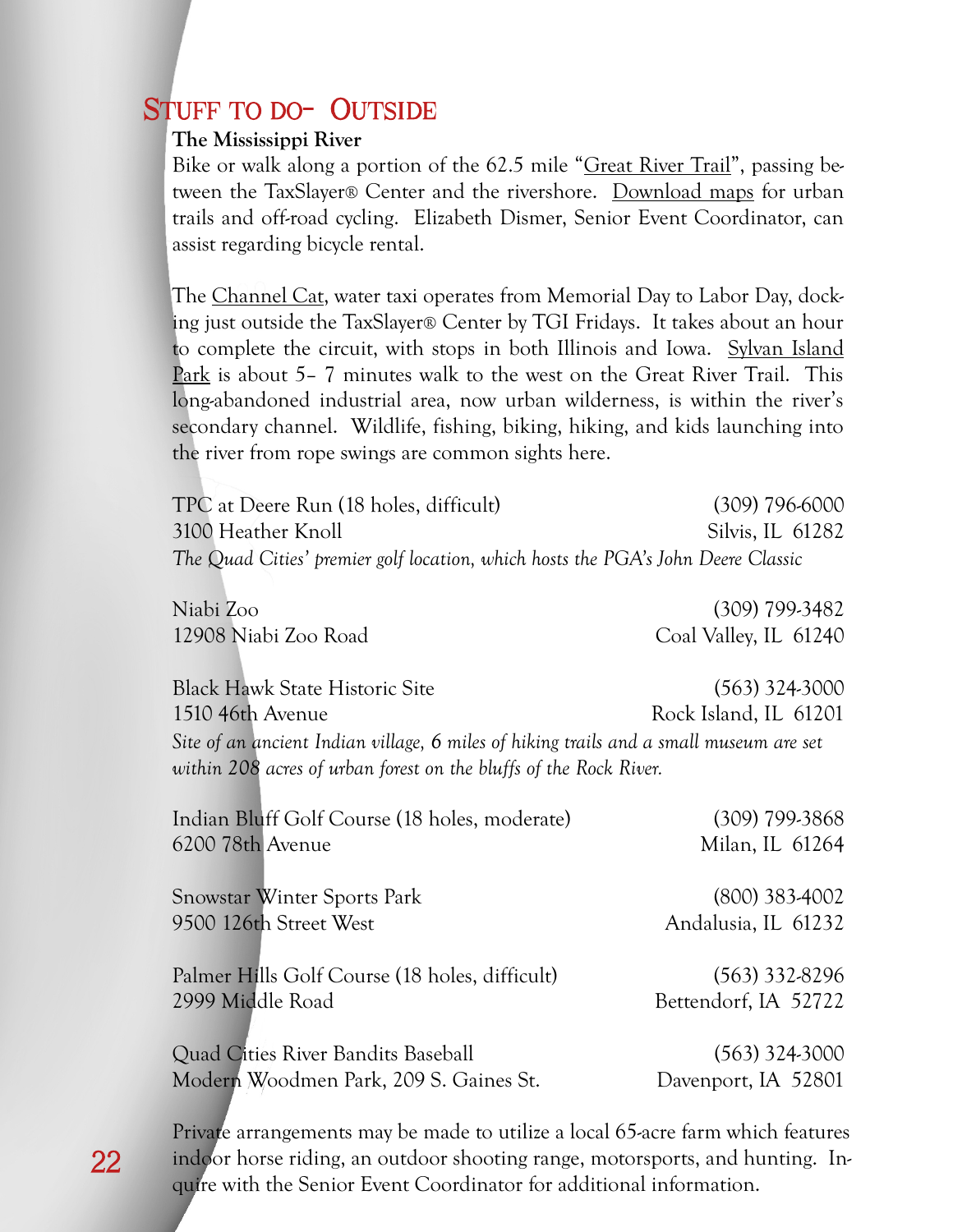#### **STUFF TO DO-- INSIDE**

Moline Great Escape Movie Theaters (309) 794-1863 4100 38th Street Moline, IL 61265

 Quad City Mallards (309) 277-1364 TaxSlayer® Center, 1201 River Drive Moline, IL 61265

Jumer's Casino & Hotel (309) 756-4600 777 Jumer Drive Rock Island, IL 61265

 [Rock Island Aresenal Museum \(](http://www.arsenalhistoricalsociety.org/museum/index.html)309) 782-5021 3500 North Avenue Rock Island Arsenal, IL 61299 *The Rock Island Arsenal is just across Sylvan slough from the TaxSlayer® Center. The post's museum documents history of the island and hosts an extensive collection of historical small arms. RIA is an active military installation which requires a state-issued photo ID or passport to enter. Foreign nationals are not permitted on the island.* 

 Putnam Museum (563) 324-1933 1737 West 12th Street Davenport, IA 52804 *Science, History, Natural History* 

 Family Museum (563) 344-4106 2900 Learning Campus Drive Bettendorf, IA 52722

 [Daytrotter Studios](http://www.daytrotter.com/) (563) 293-3240 324 Brady Street Davenport, IA 52801

[River Music Experience](http://rivermusicexperience.org/) (563) 326-1333 129 Main Street Davenport, IA 52801  *Live music, food, education and exhibits intersect at this one-of-a-kid venue.* 

RAVE Movie Theaters (563) 441-0242 3601 E. 53rd Street Davenport, IA 52807

 Figge Art Museum (563) 326-7804 225 West 2nd Street Davenport, IA 52801

 Isle Casino & Hotel (800) 724-5825 1777 Isle Parkway Bettendorf, IA 52722

Rhythm City Casino (563) 328-8000 7077 Elmore Avenue Davenport, IA 52807

23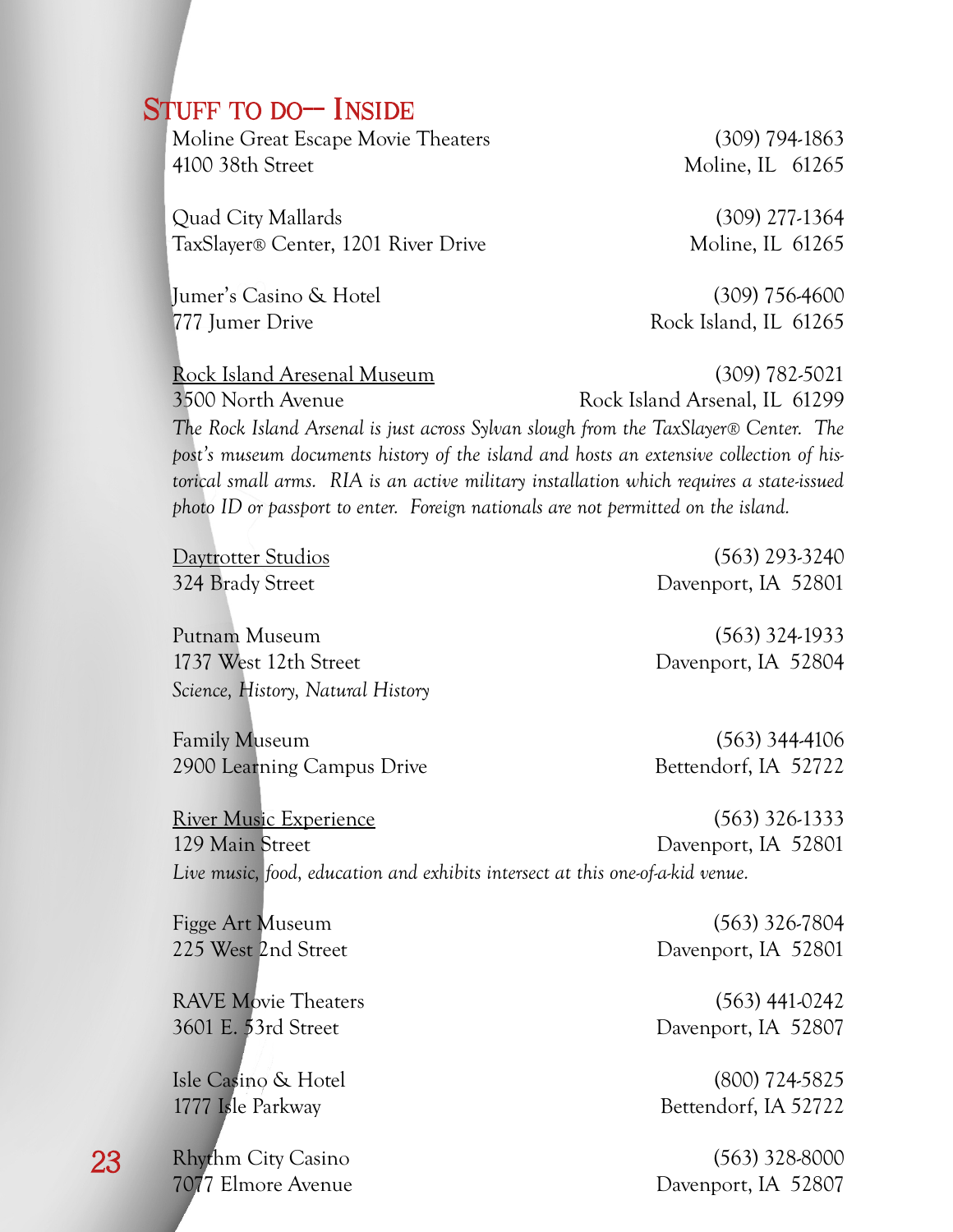#### **UNIQUE TO THE QUAD CITIES**

[Lagomarcino's](https://lagomarcinos.com/) (309) 764-1814 1422 5th Avenue Moline, IL 61265 *A 110-year old family owned confectionary and soda fountain. The home-made hot fudge comes is served beside their home-made ice cream to make your own sundae.* 

 [The Backwater Gamblers](http://backwatergamblers.com/) Ben Williamson Park, 5000 44th Street Rock Island, IL 61201 *An award-winning, all volunteer water-ski performance team presenting free shows each Wednesday and Sunday from Memorial Day through Labor Day.* 

Chocolate Manor (563) 355-6600 110 E 2nd Street Davenport, IA 5801 *Yelpers, Tripadvisors, and food critics rave about Rose Mohr's chocolates. If you have a thing for chocolate, this is one place not to be missed!* 

[The John Deere Pavilion \(](https://www.deere.com/en/connect-with-john-deere/visit-john-deere/pavilion/)309) 765-1007 1300 River Drive Moline, IL 61265 *The TaxSlayer® Center sits on the original site of John Deere's first factories. Just across the street, the Pavilion documents the worldwide impact of Deere and Company and the diverse equipment manufactured by the company.* 

[Whitey's Ice Cream](https://www.whiteysicecream.com/) (309) 762-4335 1601 Avenue of the Cities Moline, IL 61265 *Established in 1933, Whitey's has received a variety of awards, including being voted one of the "Best Ice Cream Shops in the World" by Condé Nast's* Traveler *Magazine.* 

[Boetje's Mustard](http://www.boetjesmustard.com/) (309) 788-4352 2736 12th Street Rock Island, IL 61201 *A coarse-grained, "Dutch" style mustard created in 1889. Only made in Rock Island, Quad-Citian's have had to send it to their ex—pat relatives for years. Also available in local grocery stores*